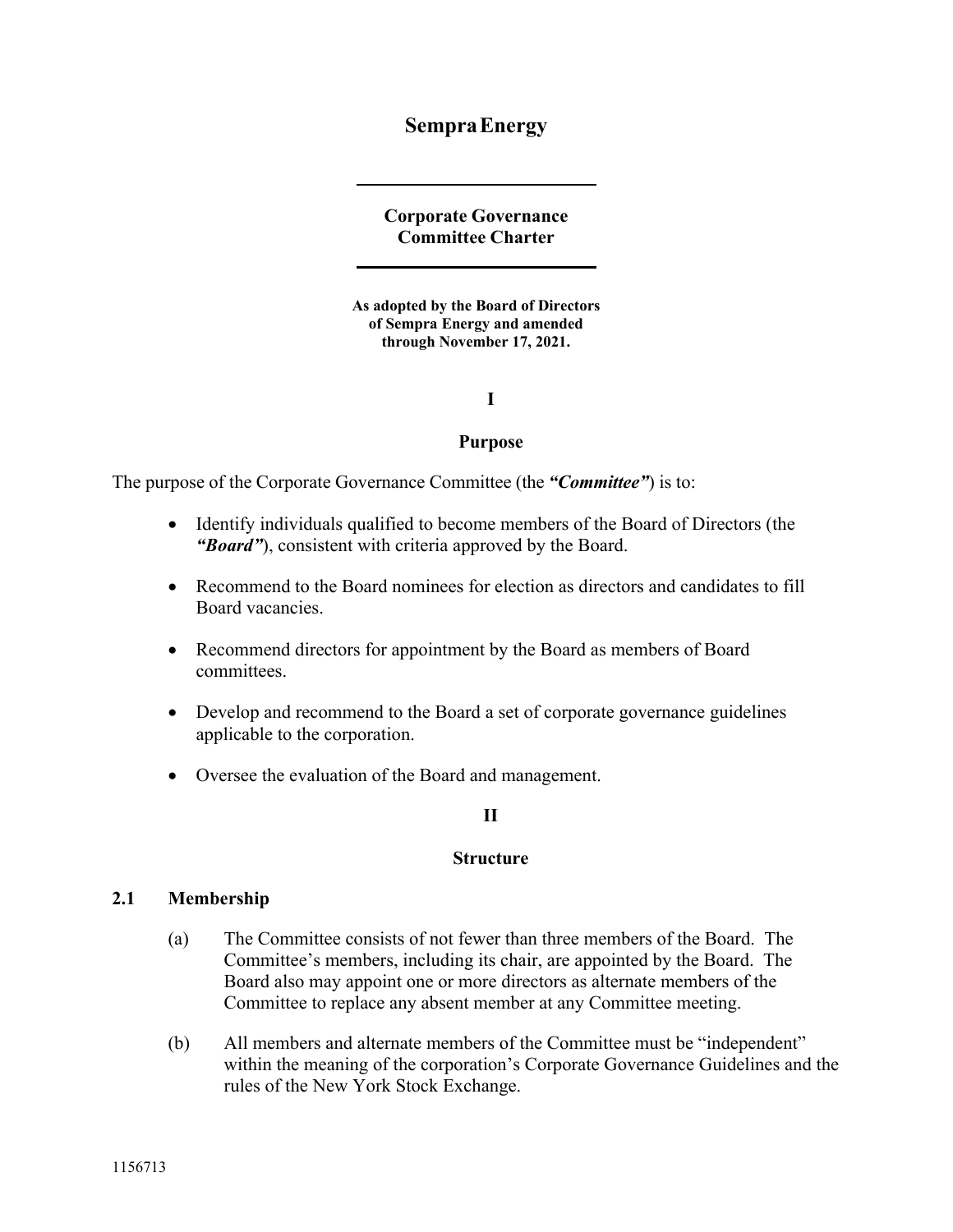(c) All Committee members and alternate members serve at the pleasure of the Board and any member or alternate member may be removed, with or without cause, by the Board.

# **2.2 Power and Authority**

- (a) In addition to the powers and responsibilities expressly delegated to the Committee in this charter, the Committee may exercise any other powers and carry out any other responsibilities from time to time delegated to it by the Board.
- (b) The powers and responsibilities delegated to the Committee may be exercised in any manner as the Committee deems appropriate (including delegation to subcommittees) and without any requirement for Board approval except as otherwise specified in this charter or the Board's delegation. While acting within the scope of the powers and responsibilities delegated to it, the Committee may exercise all the powers and authority of the Board and, to the fullest extent permitted by law, has the authority to determine which matters are within the scope of its delegated authority.
- (c) The Committee has the sole authority to retain and terminate any search firm to be used to identify director candidates, including sole authority to approve such search firm's fees and other retention terms. The Committee also has the authority to retain consultants, counsel and other advisors and experts and also may use the services of the corporation's regular counsel or other advisors to the corporation. The corporation will provide appropriate funding, as determined by the Committee, for payment of compensation to any such persons retained by the Committee.

### **2.3 Procedures**

- (a) The Committee will determine its own rules of procedure with respect to the call, place, time and frequency of its meetings. In the absence of such rules, the Committee will meet at the call of its chair as appropriate to accomplish the purposes of the Committee, but the Board expects that the Committee will meet on a regularly scheduled basis at least twice during each calendar year.
- (b) A majority of the members of the Committee will constitute a quorum for the transaction of business. Notice of meetings of the Committee will be given as provided in the corporation's bylaws.
- (c) Directors who are not members of the Committee may attend and observe meetings of the Committee, but shall not be entitled to vote. The Committee may, at its discretion, include in its meetings members of management, or any other person whose presence the Committee believes to be desirable and appropriate. Notwithstanding the foregoing, the Committee may exclude from its meetings any non-member who it deems appropriate to exclude.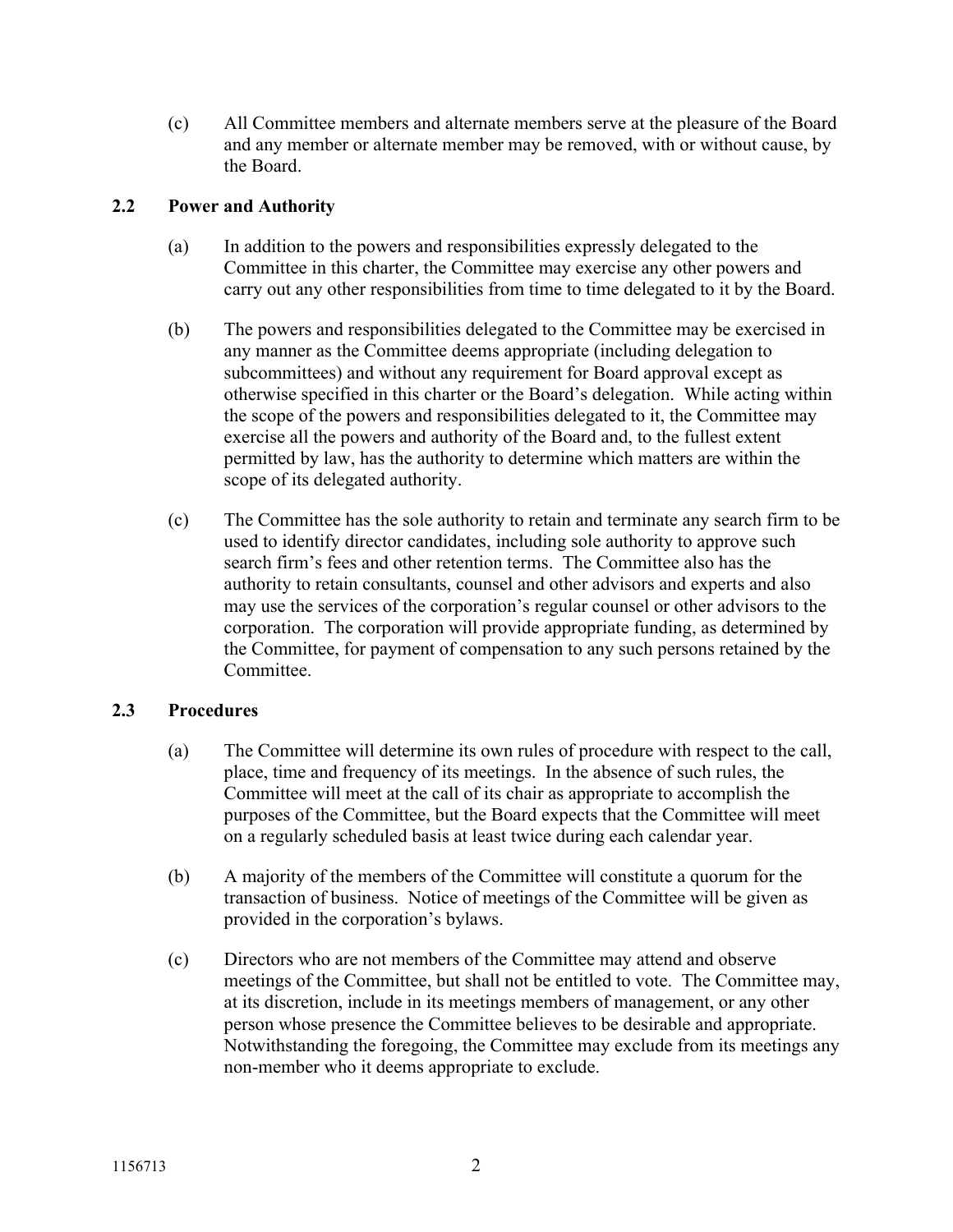(d) The chair of the Committee will report on the Committee's activities to the Board at appropriate times and as otherwise requested by the Chairman of the Board.

# **2.4 Committee Secretary**

The secretary of the corporation will act as the Committee's secretary, absent the designation by the Committee of another individual as secretary of the meeting. The secretary will attend all meetings; keep minutes of the Committee's proceedings; advise members of all meetings called; arrange with the Committee chair or other convening authority for preparation and distribution of the Committee agenda and material for each meeting; at the direction of the Committee chair, make logistical and other arrangements for each meeting; and carry out other functions as may be assigned from time to time by the Committee.

# **III**

### **Duties and Responsibilities**

### **3.1 Board Composition**

- (a) The Committee, on an annual or more frequent basis, will review with the Board the skills and characteristics required of directors in the context of the then current membership of the Board. It also may develop and recommend guidelines to the Board for the composition of the Board and qualifications and other criteria for Board and/or committee membership.
- (b) The Committee will periodically review and consider the appropriateness of the size and composition of the Board and, when vacancies occur, recommend to the Board whether the vacancy should be filled.

### **3.2 Director Nominations**

- (a) The Committee, in consultation with the Chairman of the Board, will develop and maintain, as necessary, a pool of qualified candidates for Board membership. It will seek and identify the names of potential candidates from various sources including, at its discretion, members of the Board and search firms, and will consider candidates submitted by shareholders.
- (b) The Committee will review the background and qualifications as well as other relevant information regarding potential candidates, and may request additional information from the candidates or any other source and, if the Committee deems it appropriate, interview candidates, references of candidates and others who may assist in candidate evaluation. It will evaluate all candidates in the same manner whether identified by shareholders or other sources and will take into account the Board's belief that membership of the Board should reflect diversity and be drawn from a pool of diverse, qualified candidates.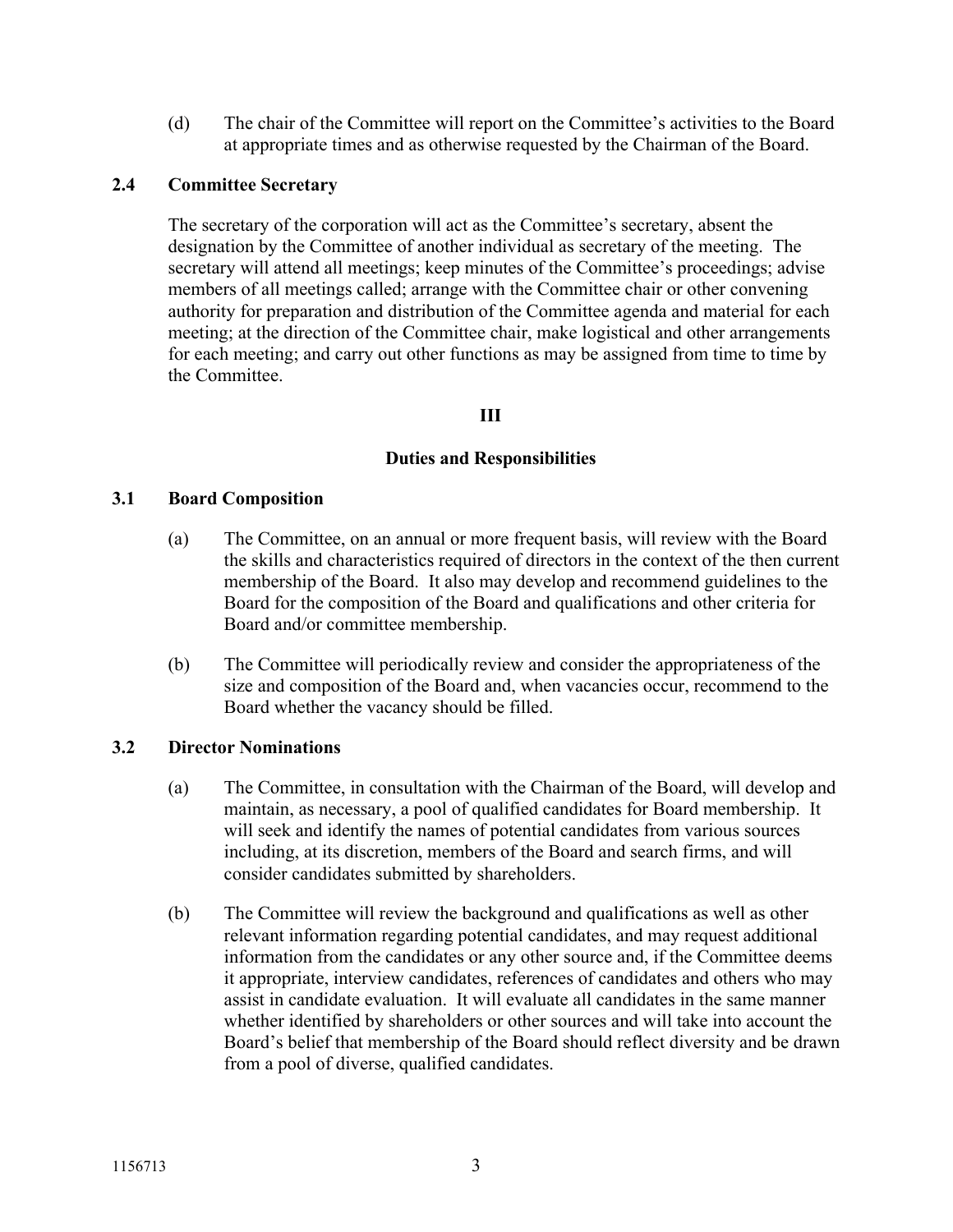- (c) In considering potential candidates, the Committee will evaluate each candidate's character, integrity, independence, judgment, knowledge, experience, background and other relevant factors to develop an informed opinion of the candidate's qualifications and his or her ability and commitment to meeting the Board's expectations for directors set forth in the corporation's Corporate Governance Guidelines.
- (d) The Committee's deliberations will reflect the Board's requirement that substantially all directors must be independent and all directors appointed to the Audit Committee must be, or within a reasonable time after appointment or election must become, financially literate. They also will reflect the Board's and the Committee's views regarding the appropriate number of directors and the composition of the Board.
- (e) Shareholders who wish to submit the names of potential candidates for consideration by the Committee may do so by writing to the chair of the Committee care of the secretary of the corporation. The letter should contain a statement from the candidate that he or she would give favorable consideration to serving on the Board and include sufficient biographical and other information concerning the candidate and his or her qualifications to permit the Committee to make an informed decision as to whether further consideration of the candidate would be warranted.
- (f) The Committee also will review on an annual basis the individual performance, commitments and qualifications of each Board member whose term of office will expire at the next annual meeting of shareholders and who may wish to be considered for nomination to an additional term. These evaluations will be considered by the Committee in making its recommendations to the Board regarding director nominees.
- (g) At an appropriate time prior to each meeting of shareholders at which directors are to be elected, the Committee in consultation with the Chairman of the Board will recommend to the Board as nominees for election as directors such candidates as the Committee has found to be well qualified and willing and available to serve.
- (h) When a vacancy arises on the Board or a director advises the Board of his or her intention to resign, the Committee will evaluate and recommend to the Board whether such vacancy should be filled and, if so, in consultation with the Chairman of the Board will recommend to the Board for appointment by the Board to fill the vacancy such candidate as the Committee has found to be well qualified and willing and available to serve.

# **3.3 Committee Appointments**

The Committee in consultation with the Chairman of the Board, will recommend directors for appointment by the Board as members of Board committees taking into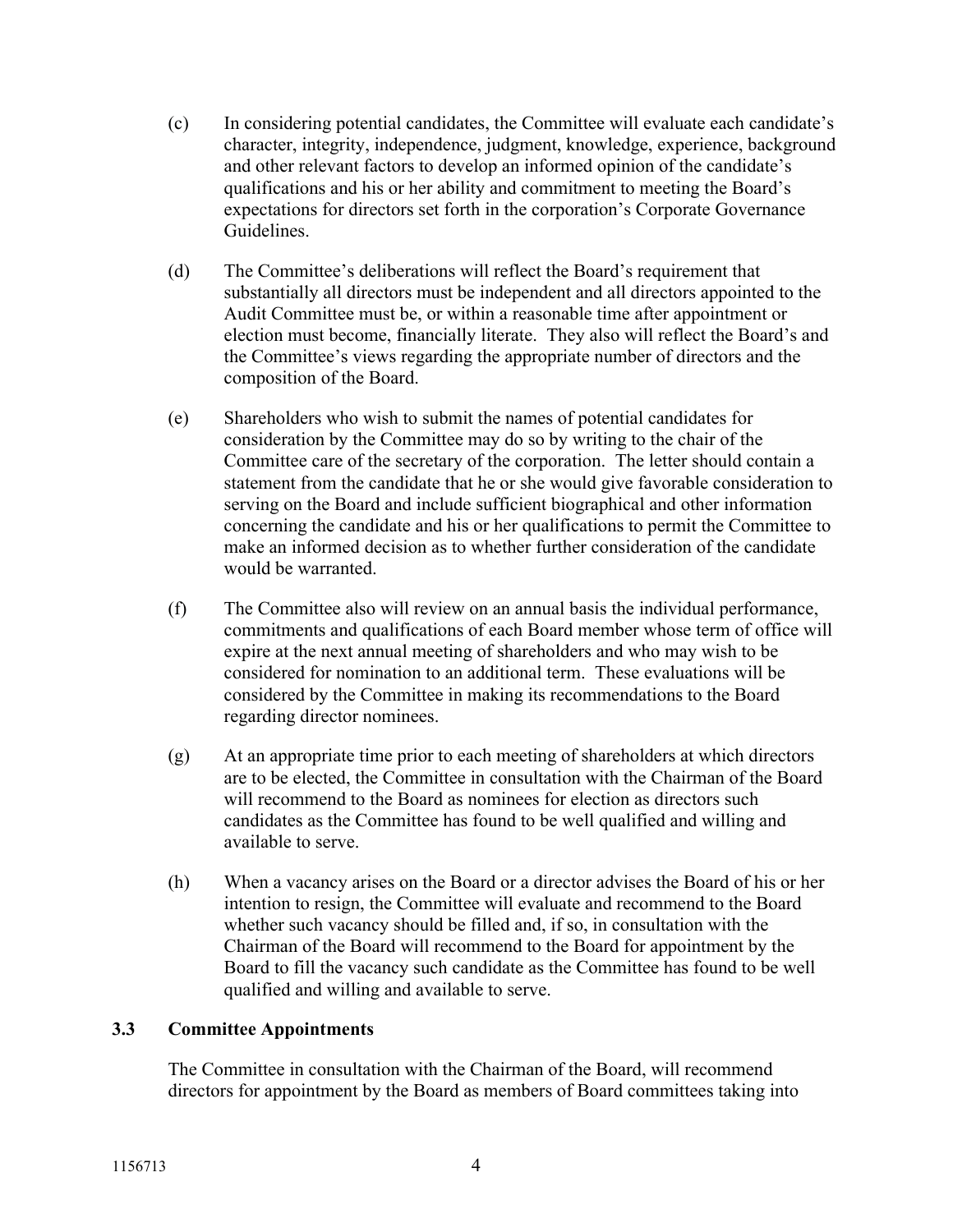account the desires and expertise of the individual directors and the Board's belief that members of Board committees periodically should be rotated. Directors may indicate their committee preferences on their annual Board evaluation.

# **3.4 Evaluation of Board Performance**

The Committee will lead a self-evaluation by the directors of the Board's performance on an annual basis. Its assessment will be of the Board's contribution as a whole and will identify areas in which the Committee or senior management believes a better contribution may be made. The purpose of the review is to increase the effectiveness of the Board and the results will be reviewed with the Board and its committees.

# **3.5 Corporate Governance Guidelines**

The Committee periodically will review compliance with the corporation's Corporate Governance Guidelines. It will review the guidelines on an annual basis and may recommend amendments for approval by the Board. It also may make recommendations to the Board regarding other corporate governance matters including amendments to the corporation's articles of incorporation and bylaws and the charters of other Board committees.

# **3.6 Related Party Transactions**

The Committee will review and approve any transaction required to be reported under Item 404(a) of Regulation S-K under the Securities Exchange Act of 1934.

### **3.7 Public Policy Priorities**

The Committee will review the corporation's public policy priorities on an annual basis, including charitable giving, political contributions and lobbying activities.

### **IV**

# **Communications from Shareholders, Employees and Others**

Shareholders, employees and other interested persons who wish to communicate with the Committee may do so by writing to the Committee care of the secretary of the corporation. Mail will be reviewed by the secretary and relayed to the chair of the Committee if the subject matter is within the duties of the Committee, in a manner consistent with the screening policy adopted by the Board.

### **V**

# **Committee Self-Evaluation and Charter Review**

The Committee will evaluate its own performance on an annual basis, including its compliance with this charter. It will also review this charter and provide the Board with any